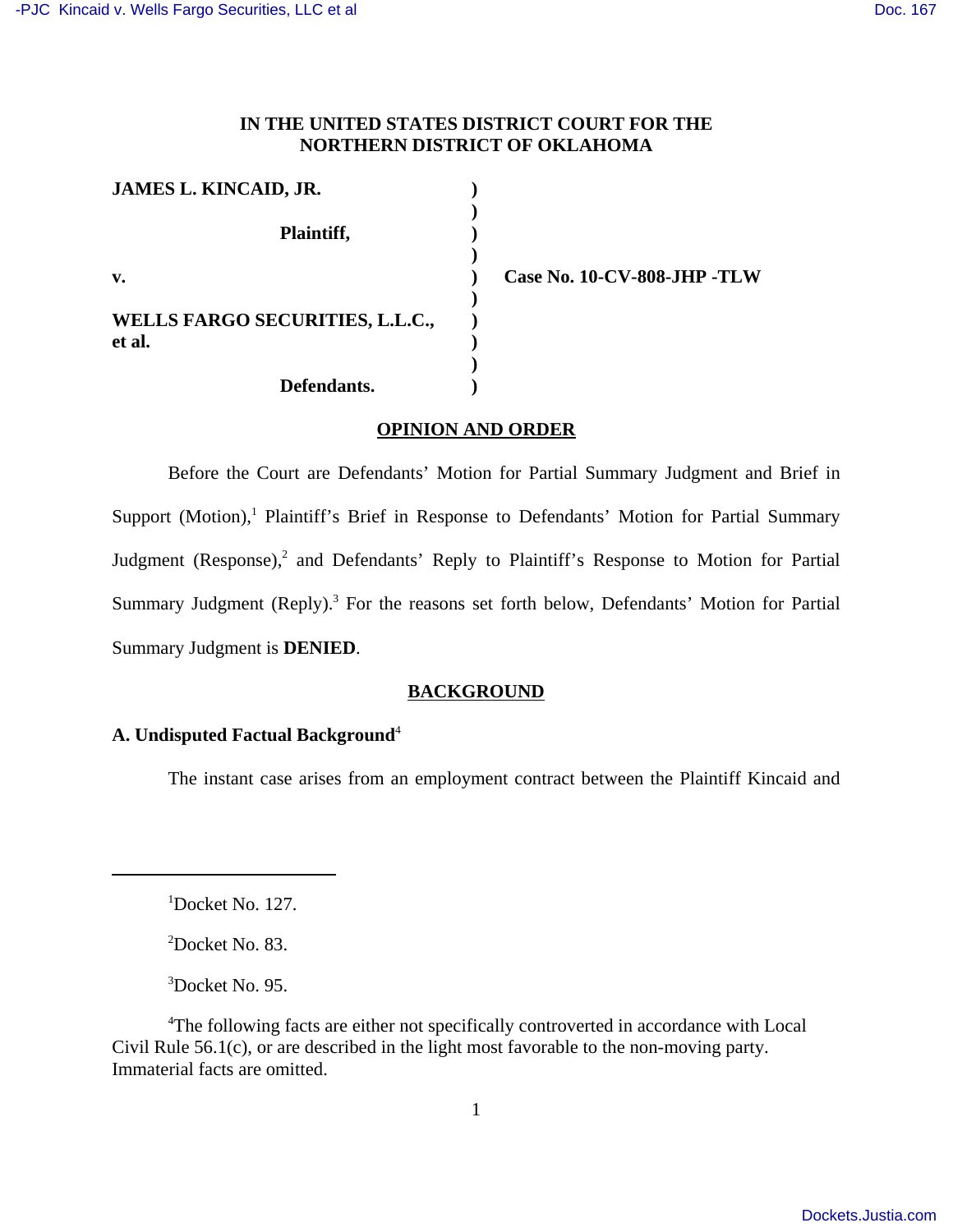Wachovia Capital, a subsidiary of Wachovia Corporation, executed by Plaintiff on July 14, 2008.<sup>5</sup> On December 31, 2008, Defendant Wells Fargo Securities, L.L.C., a subsidiary of Wells Fargo Bank, N.A., acquired Wachovia Corporation and assumed Wachovia Capital's liability under the contract.<sup>6</sup> At the time of the acquisition, part of Defendant Wells Fargo Securities' operations were located in Charlotte, North Carolina.<sup>7</sup> After the acquisition, Plaintiff acted as the "Commodities Managing Director of Fixed Income Division" for Wells Fargo Securities in Tulsa, Oklahoma.<sup>8</sup> On October 15, 2010, Plaintiff was terminated for alleged misconduct and violations of the workplace professionalism policy.<sup>9</sup>

## **B. Relevant Procedural Background**

On November 23, 2010, Plaintiff filed the instant suit in Tulsa County District Court.<sup>10</sup> Plaintiff's initial Petition alleged two counts of breach of contract, one for specific performance and one for damages.<sup>11</sup> Defendants removed this case to the Northern District of Oklahoma pursuant to 28 U.S.C. §§ 1332, 1441, and 1446, alleging complete diversity and an amount in controversy well in excess of the  $$75,000$  jurisdictional minimum.<sup>12</sup>

8 *Id.*

<sup>9</sup>Motion at 4, Docket No. 127.

 $11$ *Id.* at 13.

<sup>5</sup>Plaintiff's Brief in Support of His Motion for Summary Judgment at 2, Docket 73. 6 *Id.* at 3.

<sup>7</sup>Motion at 6, Docket No. 127.

<sup>10</sup>*See* Petition at 8, Docket No. 2-1.

<sup>12</sup>*See* Notice of Removal 3-4, Docket No. 2.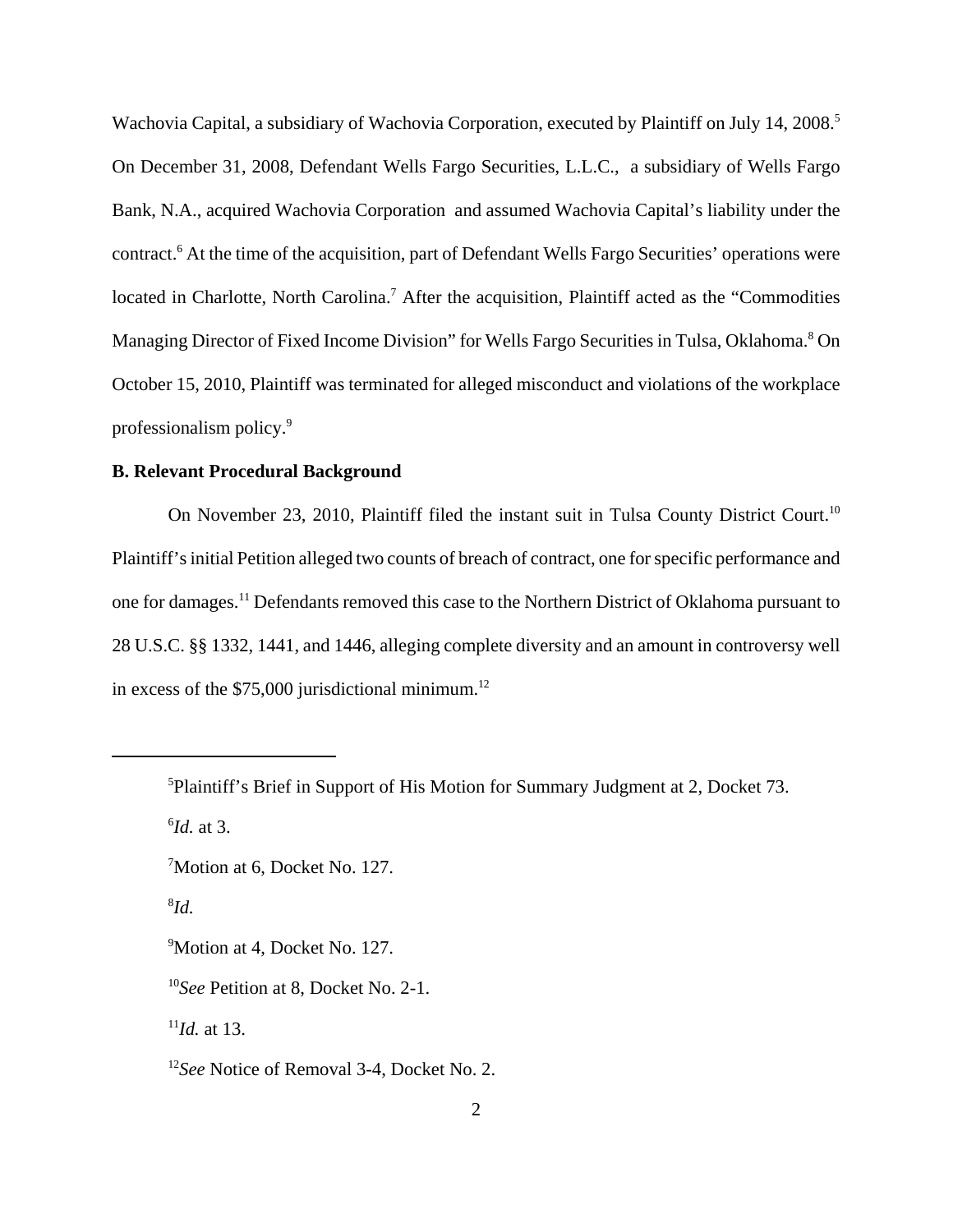On December 22, 2010, Defendants filed a Motion to Dismiss Plaintiff's Petition.<sup>13</sup> On January 5, 2011, Plaintiff filed his First Amended Complaint, and on January 21, 2011 the parties entered a joint stipulation to withdraw Defendants' Motion to Dismiss.<sup>14</sup> Upon entry of the joint stipulation the Court found Defendant's Motion to Dismiss moot.<sup>15</sup> On November 7, 2011, Plaintiff filed his Second Amended Complaint (Complaint), adding a claim of constructive fraud as against Defendant Wells Fargo Bank N.A. and/or Wells Fargo Securities, L.L.C., to his existing breach of contract claim.<sup>16</sup> Defendants' filed the instant Motion for Partial Summary Judgment on March 15, 2012, seeking summary judgment on Plaintiff's recently added constructive fraud claim.<sup>17</sup> The Motion is fully briefed and at issue.

### **DISCUSSION**

## **A. Summary Judgment Standard**

Federal Rule of Civil Procedure 56(c) provides the standard courts must use when determining whether summary judgment is proper. According to the rule, summary judgment "should be rendered if the pleadings, the discovery and disclosure materials on file, and any

 $15$ Docket No. 21.

<sup>16</sup>Docket No 71. In their Motion for Partial Summary Judgment, Defendants argue that Plaintiff alleges his constructive fraud claim against all three Defendants. Response at 16, Docket No. 127. However, Plaintiff specifically directs this claim as against "Wells Fargo." *See* Second Amended Complaint at 9, Docket No. 71. Plaintiff further explains that "Wells Fargo" is used in the pleading where it is unclear whether the action alleged was taken by Wells Fargo Bank N.A. or Wells Fargo Securities L.L.C. *See id.* at 1, ¶3. For ease of understanding, the Court uses the plural "Defendants" throughout this order, noting that it is a question of fact as to which entity is ultimately responsible.

<sup>17</sup>*See* Docket No.'s 72-74.

<sup>&</sup>lt;sup>13</sup>See Docket No. 7.

<sup>14</sup>*See* Docket No.'s 14, 20.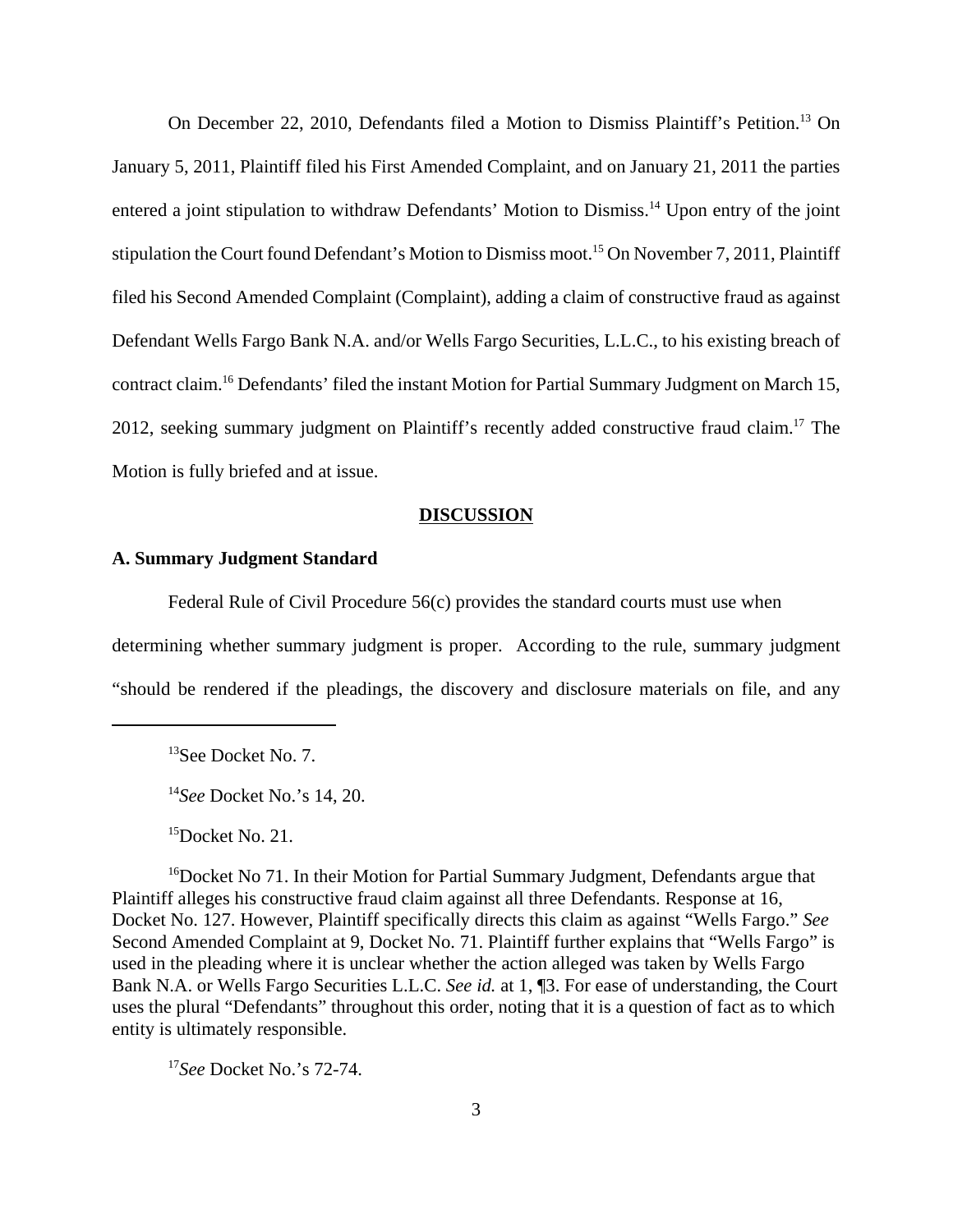affidavits show that there is no genuine issue as to any material fact and that the movant is entitled to judgment as a matter of law."<sup>18</sup> "On a motion for summary judgment, facts must be viewed in the light most favorable to the nonmoving party only if there is a 'genuine' dispute as to those facts."<sup>19</sup>

A nonmoving party may not rely merely on the unsupported or conclusory allegations contained in pleadings to rebut the movant's factual proof in support of the motion for summary judgment, rather he must respond with specific facts demonstrating genuine issues requiring resolution at trial.<sup>20</sup> "The mere possibility that a factual dispute may exist, without more, is not sufficient to overcome convincing presentation by the moving party."<sup>21</sup> "The litigant must bring to the district court's attention some affirmative indication that his version of relevant events is not fanciful."22

In an action for fraud under Oklahoma law, a Plaintiff must ultimately prove fraud by "clear and convincing evidence," but it is not necessary that each piece of evidence supporting a claim of fraud be clear and convincing in order to defeat summary judgment.<sup>23</sup> "However, there must be some evidence of each element of fraud presented before the issue may be submitted to the jury."<sup>24</sup> It is

<sup>18</sup>*See Jennings v. Badget*, 2010 OK 7, ¶¶ 4-5, 230 P.3d 861, 864; Fed. R. Civ. P. 56(c).

<sup>19</sup>*Ricci v. DeStefano*, 557 U.S. 557, 129 S.Ct. 2658, 2677, 174 L.Ed.2d 490 (2009).

<sup>20</sup>*Norton v. Liddel*, 620 F.2d 1375, 1381 (10th Cir.1980).

<sup>21</sup>*Conaway v. Smith*, 853 F.2d 789, 794 (10thCir.1988).

<sup>23</sup>*Specialty Beverages, LLC v. Pabst Brewing Co.*, 537 F.3d 1165, 1180-1181 (10th Cir. 2008) ("[I]t is not necessary that evidence of fraud be 'clear and convincing' to escape a demurrer to the evidence") (*internal quotation omitted*).

<sup>24</sup>*Id.* (*internal quotation omitted*).

<sup>22</sup>*Id.*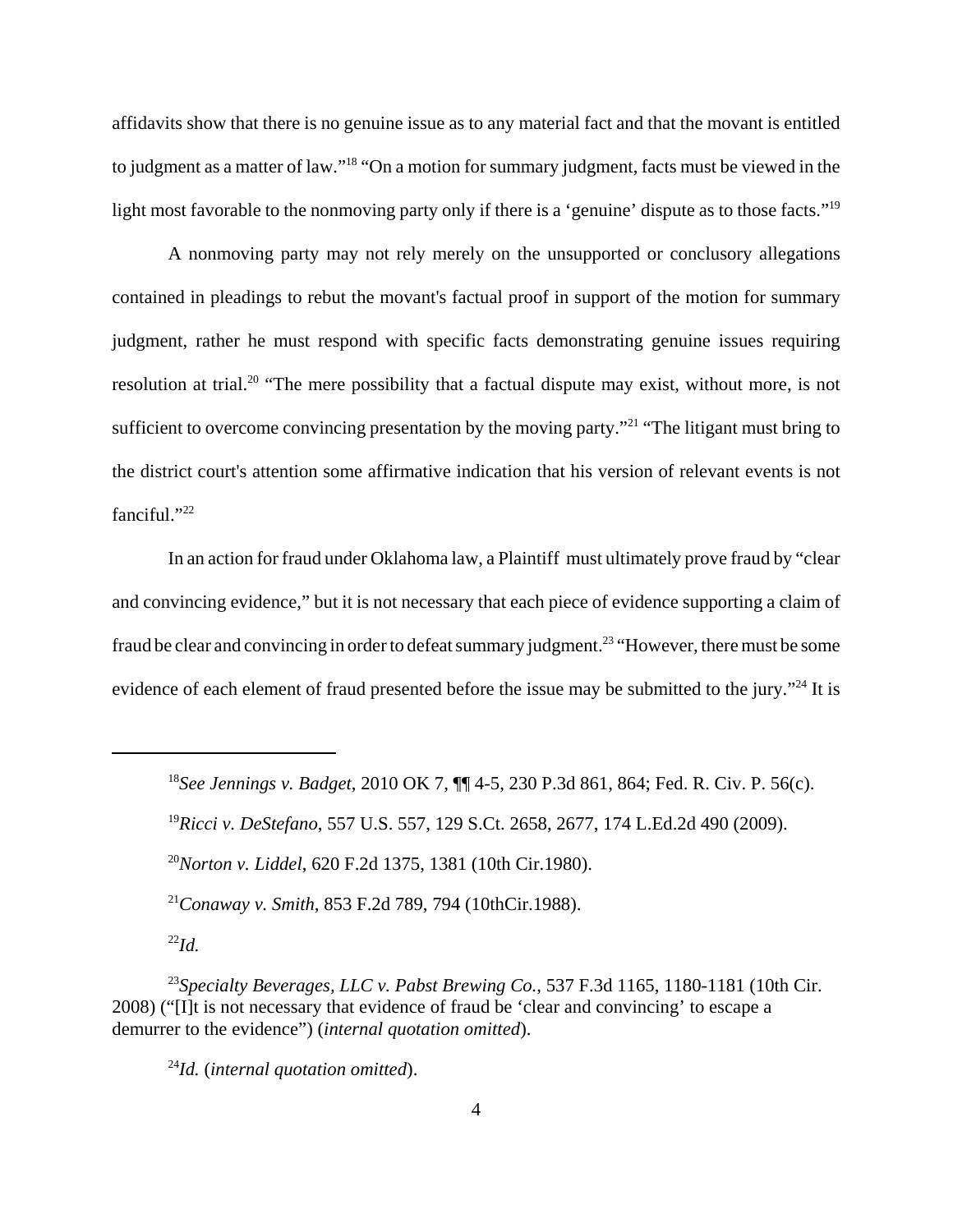important to remember that summary judgment is a drastic remedy, and any relief pursuant to Fed.R.Civ.P. 56 should be awarded with care.<sup>25</sup>

#### **B. Plaintiff's Constructive Fraud Claim**

The whole of this litigation is centered on Plaintiff's allegation that his termination was planned and pretextual. From what the Court can discern, Plaintiff's constructive fraud claim specifically contends (1) that Defendants selectively disclosed facts about a potential move to Charlotte;<sup>26</sup> (2) that from these disclosures Plaintiff was given a false impression that either a move to Charlotte was not necessarily happening, or, should it happen, Plaintiff would be able to part ways with the company and still receive the Special Award;<sup>27</sup> and (3) that Defendants had formulated a plan, concealed from Plaintiff, to terminate Plaintiff in a fashion that allowed Defendants to move the operation to Charlotte without paying Plaintiff the \$2.25 million Special Award.<sup>28</sup>

In Oklahoma, constructive fraud is defined as:

1. In any breach of duty which, without an actual fraudulent intent, gains an advantage to the person in fault, or anyone claiming under him, by misleading another to his prejudice, or to the prejudice of anyone claiming under him; or,

2. In any such act or omission as the law specially declares to be fraudulent, without respect to actual fraud.<sup>29</sup>

<sup>25</sup>*Conaway,* 853 F.2d at 792.

<sup>26</sup>Plaintiff's Second Amended Complaint at 4-6, Docket No. 71; Response at 25-27, Docket 139.

<sup>27</sup>See id. (Defendants took actions that "plainly communicated" office wasn't closing; statements about move suggested to Plaintiff that he was faced with decision to leave company with bonus in hand or try to make some arrangement leaving him in Tulsa).

<sup>28</sup>*Id.*

 $^{29}$ Okla. Stat. tit. 15, §59.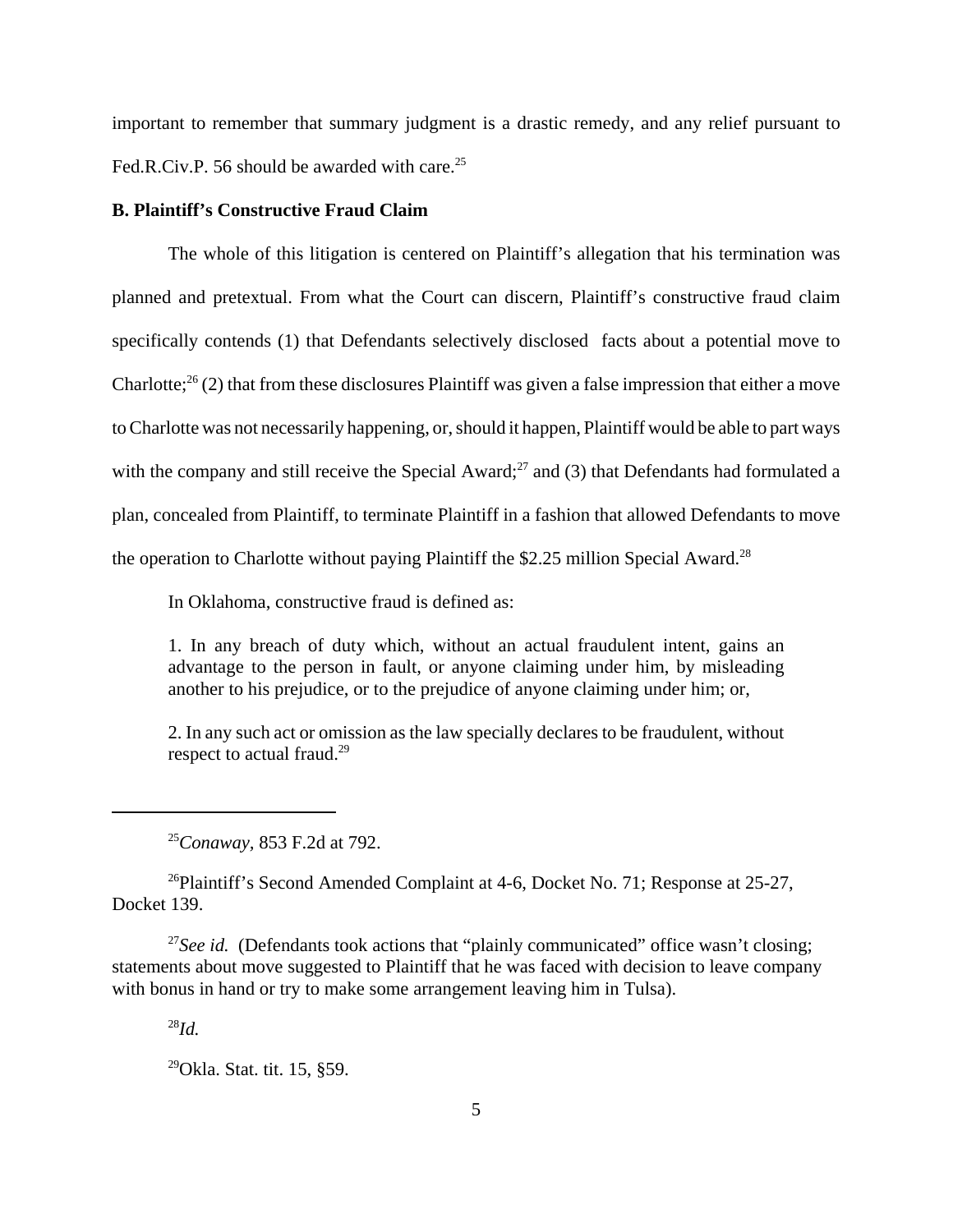To recover under a theory of constructive fraud, Plaintiff must prove:

1. That the defendant owed plaintiff a duty of full disclosure. This duty could be part of a general fiduciary duty owned by the defendant to the plaintiff. This duty could also arise, even though it might not exist in the first instance, once a defendant voluntarily chooses to speak to plaintiff about a particular subject matter;

2. That the defendant misstated a fact or failed to disclose a fact to plaintiff;

3. That the defendant's misstatement or omission was material;

4. That plaintiff relied on defendant's material misstatement or omission; and 5. That plaintiff suffered damages as a result of defendant's material misstatement or omission.<sup>30</sup>

### *1. Duty to Disclose*

As noted above, a duty to fully disclose may arise from a general fiduciary duty or, as announced in the Oklahoma Supreme Court case of *Uptegraft v. Dome Petroleum Corporation*, may arise if a party selectively discloses facts that create a false impression.<sup>31</sup> Plaintiff's Complaint states that Defendants "convey[ed] a false impression by the disclosure of some facts and the concealment of others" that was "in effect a false representation that what was disclosed was the whole truth."<sup>32</sup> In support of that allegation, Plaintiff's Complaint sets out that Defendants, specifically Defendants' employees Roncevich and Kauranen, made a partial disclosure indicating a possible move to Charlotte, thus undertaking a duty to Plaintiff to tell the whole truth about matters relating to the

<sup>30</sup>*Pabst*, 537 F.3d at 1180-1181.

<sup>31</sup>*See id.* at 1181 (*citing Uptegraft v. Dome Petroleum Corp.,* 1988 OK 129, ¶12, 764 P.2d 1350, 1353.

<sup>&</sup>lt;sup>32</sup>Second Amended Complaint at 9, Docket No. 71.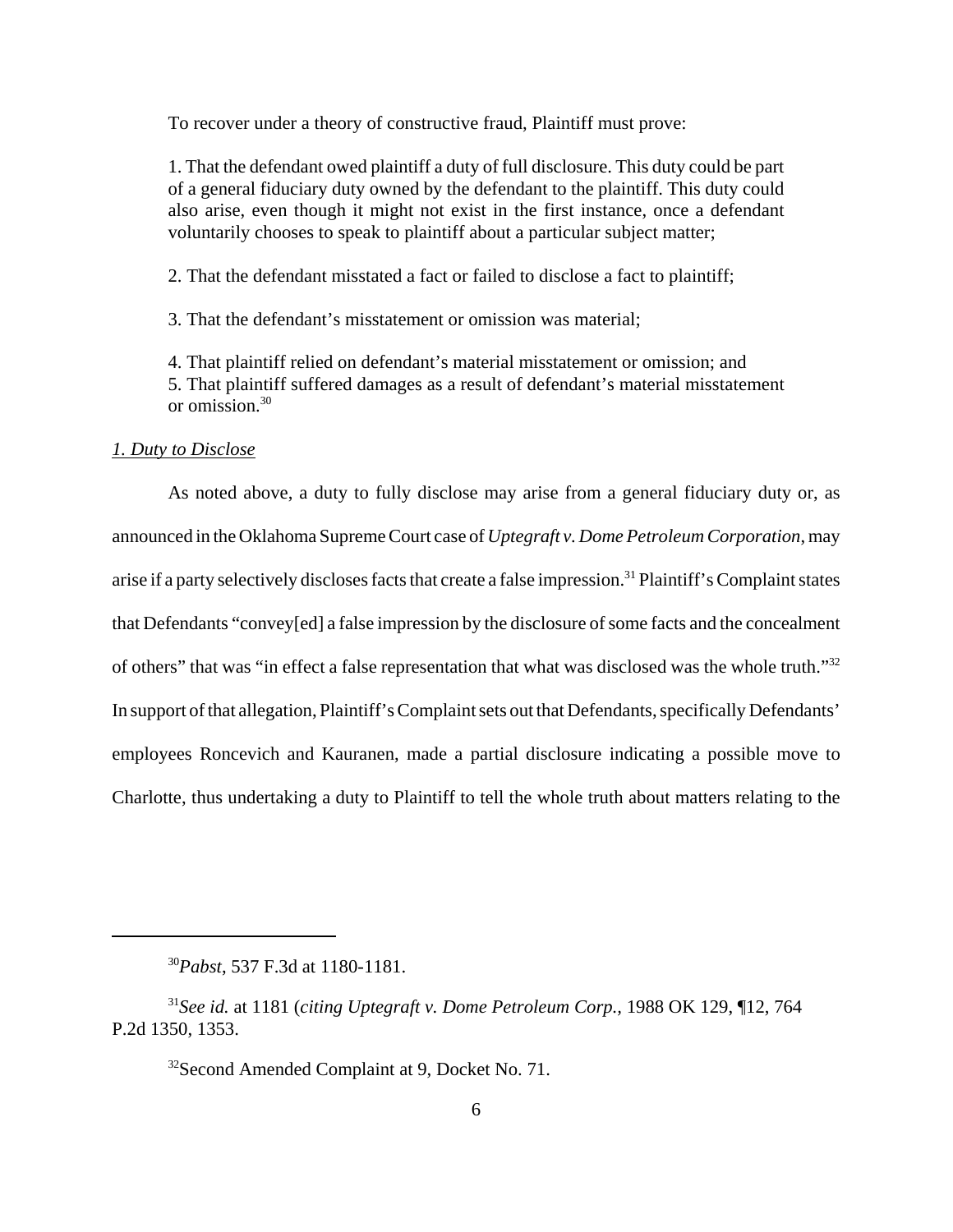relocation.<sup>33</sup> This allegation indicates a duty arising under the *Uptegraft* standard.<sup>34</sup>

Plaintiff alleges that the limited disclosures regarding the move gave him the false impression that he would have the decision to "either (i) leave the company with bonus in hand (because Wells Fargo could not *force* a move) or (ii) to try and make some other arrangement with the company that would leave him in Tulsa while the rest of the office personnel moved or were terminated."<sup>35</sup> Plaintiff further alleges that while he was operating under this false impression, Defendants, knowing Plaintiff would not move to Charlotte, were concealing the fact that (1) the move to Charlotte was definite and (2) Defendants had devised a plan to terminate him "for cause" in order to effect the transfer to Charlotte without paying Plaintiff the \$2.25 million Special Award.<sup>36</sup>

Defendants contend that Plaintiff offers no direct evidence indicating that there was a plan in place either to move operations or to terminate Plaintiff.<sup>37</sup> However, Plaintiff offers that the following undisputed evidence, when taken together, supports a reasonable inference that such a plan was in place: (1) Plaintiff was "encouraged," or it was "suggested," that Plaintiff move to Charlotte by supervisor Roncevich, and was later asked if he would consider working 50% of his

<sup>36</sup>*Id.*

 $33$ *Id.* at 5, 9.

<sup>&</sup>lt;sup>34</sup>Plaintiff's Response also alleges Defendants had a positive duty to speak based on " a special relationship" established by the parties' positions relative to the employment contract, and that Defendants' silence may even constitute actual fraud. *See* Response at 22-23, Docket No. 139. These allegations and arguments were not raised in Plaintiff's Second Amended Complaint, therefore are not properly before this Court. *See Borum v. Coffeyville State Bank*, 6 Fed.Appx. 709, 712 (10th Cir.2011) (*citing Lawmaster v. Ward*, 125 F.3d 1341, 1346 n. 2 (10th Cir.1997).

<sup>&</sup>lt;sup>35</sup>Response at 26, docket No. 139.

<sup>37</sup>Motion at 16-17, Docket No. 127.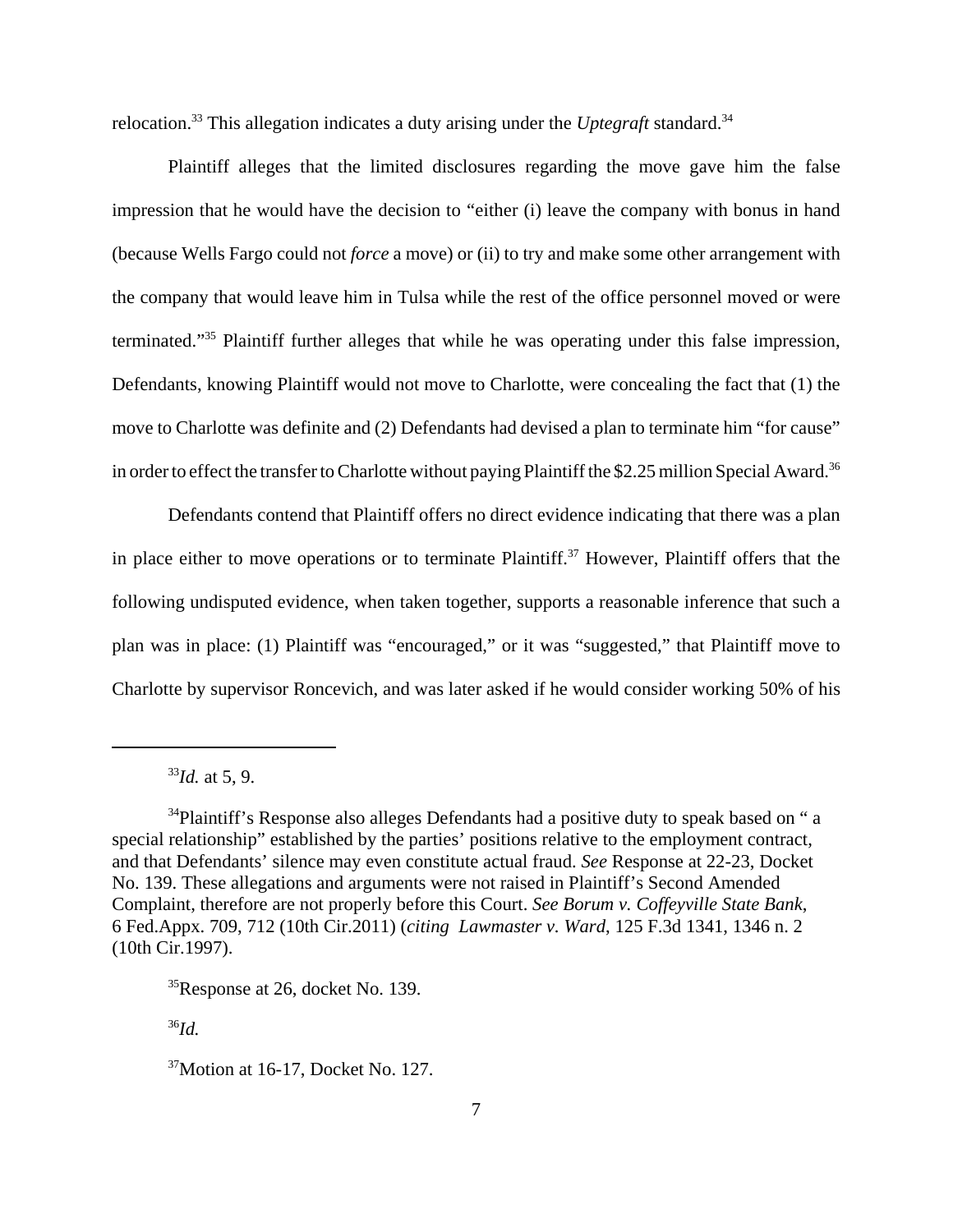time in Charlotte;<sup>38</sup> (2) September 2010 emails between Kauranen, Roncevich, and Kincaid in which Kauranen indicates a communication breakdown between the Tulsa and Charlotte offices and a suggestion that the physical operation be moved to Charlotte, "where it probably belongs;"<sup>39</sup> (3) the fact that the investigation into Plaintiff's misconduct followed this email suggestion by less than two weeks;<sup>40</sup> (4) references in handwritten notes by Wells Fargo employee Lisa Engstrom, to "ongoing" discussions" about moving the Tulsa operation to Charlotte, as well as Engstrom's deposition testimony recounting discussions about potential repercussions from terminating Plaintiff; $41$  and (5) the ultimate office relocation roughly 60 days after Plaintiff's termination.<sup>42</sup>

The email evidence and Plaintiff's conversations with Roncevich establishes that facts were disclosed regarding a possible move. If there was a definite plan in place (1) to transfer Wells Fargo operations to Charlotte and/or (2) to terminate Plaintiff in order to avoid paying the special award, of which Plaintiff was kept unaware, a reasonable jury would likely find that Defendants had a duty to disclose the plan. Defendants argue that in order to find that a question of material fact as to the plan's existence arises from this evidence, the Court must unacceptably stack inference upon

<sup>38</sup>Motion at 17, Docket No. 127; Response at 16, Docket No. 139.

<sup>39</sup>*See* Response at 16, Docket No. 139.

<sup>40</sup>*Id.*

<sup>&</sup>lt;sup>41</sup>*Id.* at 17-18; Motion at 17, Docket No. 127. Due to poor copy quality, the Court cannot read the Engstrom notes. However, the parties do not dispute that the notes contain the reference to "ongoing discussions."

 $42$ Response at 18, Docket No. 139. There is also a dispute as to whether or not Plaintiff was "demoted" prior to his termination, and what, if any, evidence that provides in support of Plaintiff's allegations of a plan to terminate him. *See* Response at 12, Docket No. 139; Reply at 7, Docket No. 154. The resolution of this dispute and a decision as to whether or not that resolution supports that the alleged plan was in place is a matter for jury consideration.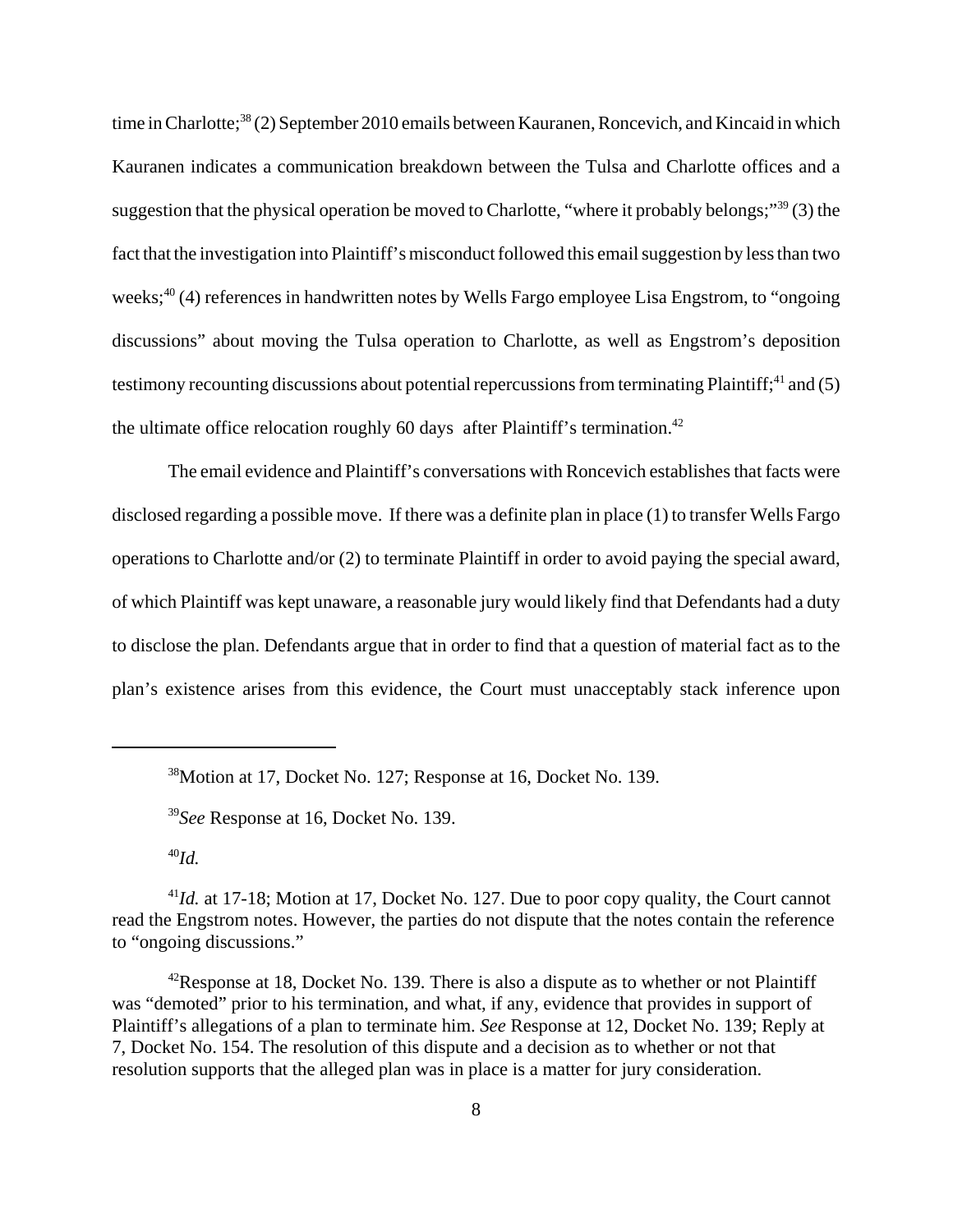inference.<sup>43</sup> The Court disagrees.

Although Plaintiff's evidence as to the plan's existence is largely circumstantial, direct evidence in cases similar to this is often impossible to find. In fact, Oklahoma courts have noted that fraud "is more often shown by circumstances than in any other way."<sup>44</sup> Here, the temporal proximity of both the email discussion regarding transfer of operations to the misconduct investigation, and of Plaintiff's termination to the actual transfer of operations, permit a reasonable inference that the alleged plan existed. Further support for such an inference comes from the Engstrom testimony regarding pre-termination discussions as to the anticipated difficulties associated with terminating Plaintiff. Taken together, these coincidences indicate that Plaintiff's version of events is not necessarily fanciful.

It is important to note that the real dispute here centers not on the veracity of the facts presented. The parties generally agree as to the substantive facts. The parties disagree as to what those facts mean. Plaintiff argues that, taken together, the facts reasonably indicate a conspiracy against him. Defendants posit that the facts demonstrate a logical chain of business decisions.<sup>45</sup> The actual dispute lies in what is not on the face of the evidence. Consequently, the question of whether or not the alleged plan existed will turn on a determination of the motives of Defendants' employees. This determination will ultimately hinge on assessments of witness credibility. At a minimum, these

<sup>43</sup>Motion at 19, Docket No. 127; Reply at 7, Docket No. 154.

<sup>44</sup>*Sellers v. Sellers*, 1967 OK 34, ¶35, 428 P.2d 230, 238-39 (*internal quotation omitted*).

<sup>45</sup>*See* Motion at 19, Docket No. 127 (arguing practical hardship of moving the office indicates there was no plan); *see also* Reply at 9, Docket No. 154 (arguing Engstrom's testimony about termination discussion speaks to Plaintiff's litigiousness rather than a plan).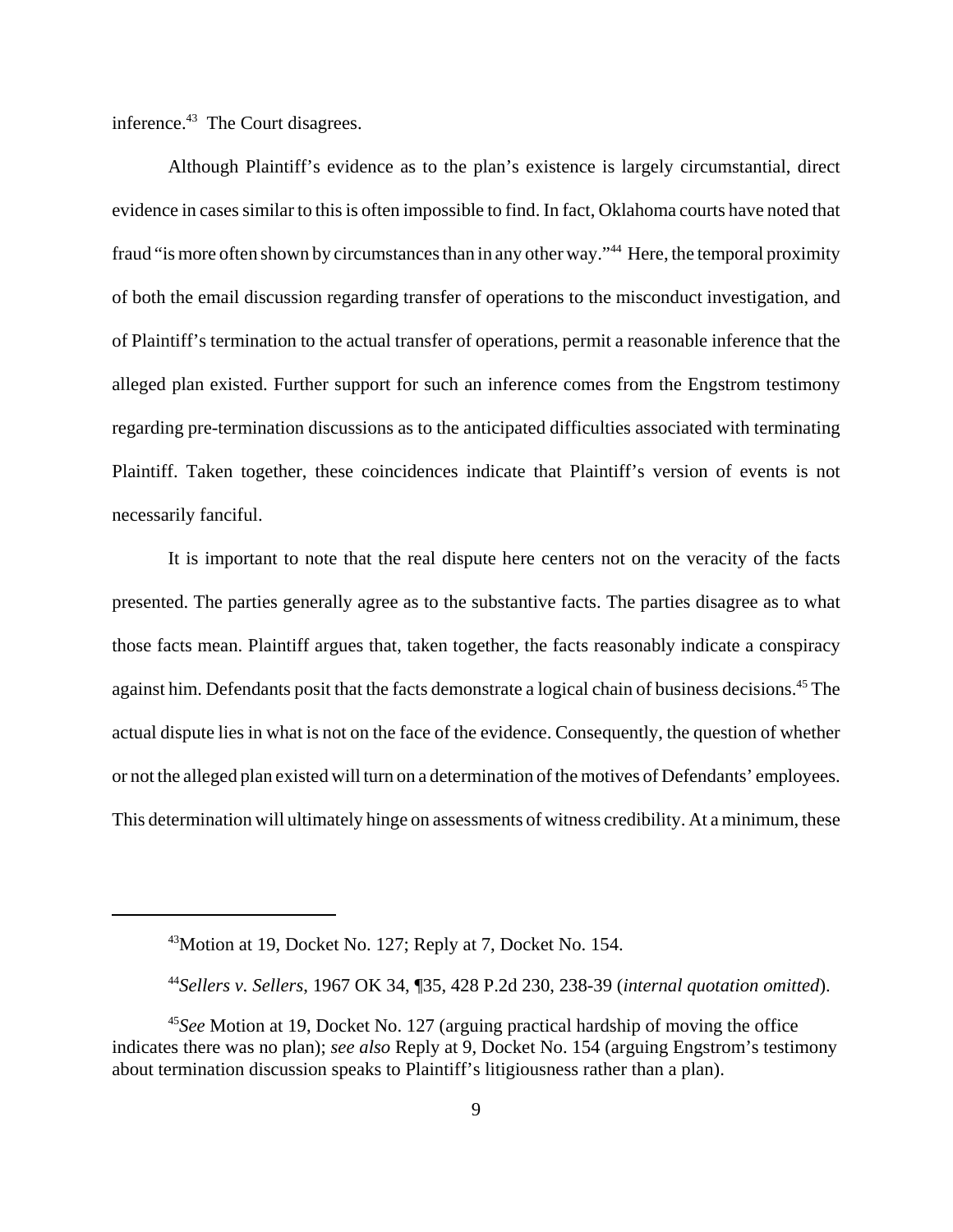necessary assessments of witness credibility require jury consideration.<sup>46</sup>

Contrary to Defendants' assertions, Plaintiff need not present "clear and convincing evidence" of each element of the alleged fraud to defeat summary judgment.<sup>47</sup> The proffered evidence, combined with the anticipated trial testimony, is sufficient to create material questions of fact upon which the jury can make reasonable inferences as to whether or not the alleged plan existed and therefore whether or not Defendants owed Plaintiff a duty to disclose it. Consequently, the Court finds that Plaintiff has presented sufficient evidence to create a material question of fact, suitable for jury consideration, as to this element.

## *2.Failure to Disclose, Materiality, Reliance, and Damages*

Because there remain material questions of fact regarding Defendants' duty to disclose, whether or not Defendants failed to disclose in light of that alleged duty is a question for the finder of fact. Plaintiff has presented sufficient evidence to support a reasonable inference that, if there was a duty to disclose, then Defendants failed to disclose the complete facts of their plan. Furthermore, this silence, if true, is certainly material.

 Plaintiff contends that had he known about the definite plans to close the Tulsa Office or the hidden plot to terminate him, he would have declared the contract repudiated by Wells Fargo.<sup>48</sup> Plaintiff further contends that such a repudiation would entitle him to the \$2.25 million Special

<sup>46</sup>*Seamons v. Snow*, 206 F.3d 1021, 1026 (10th Cir.2000) ("It is axiomatic that a judge may not evaluate the credibility of witnesses in deciding a motion for summary judgment")

<sup>47</sup>*Pabst*, 537 F.3d at 1181 (*internal quotation omitted*). *See, e.g.*, Motion at 14, Docket 127 ("Timing does not present the clear and convincing evidence necessary for a constructive fraud claim").

<sup>48</sup>Response at 11, Docket No. 139.